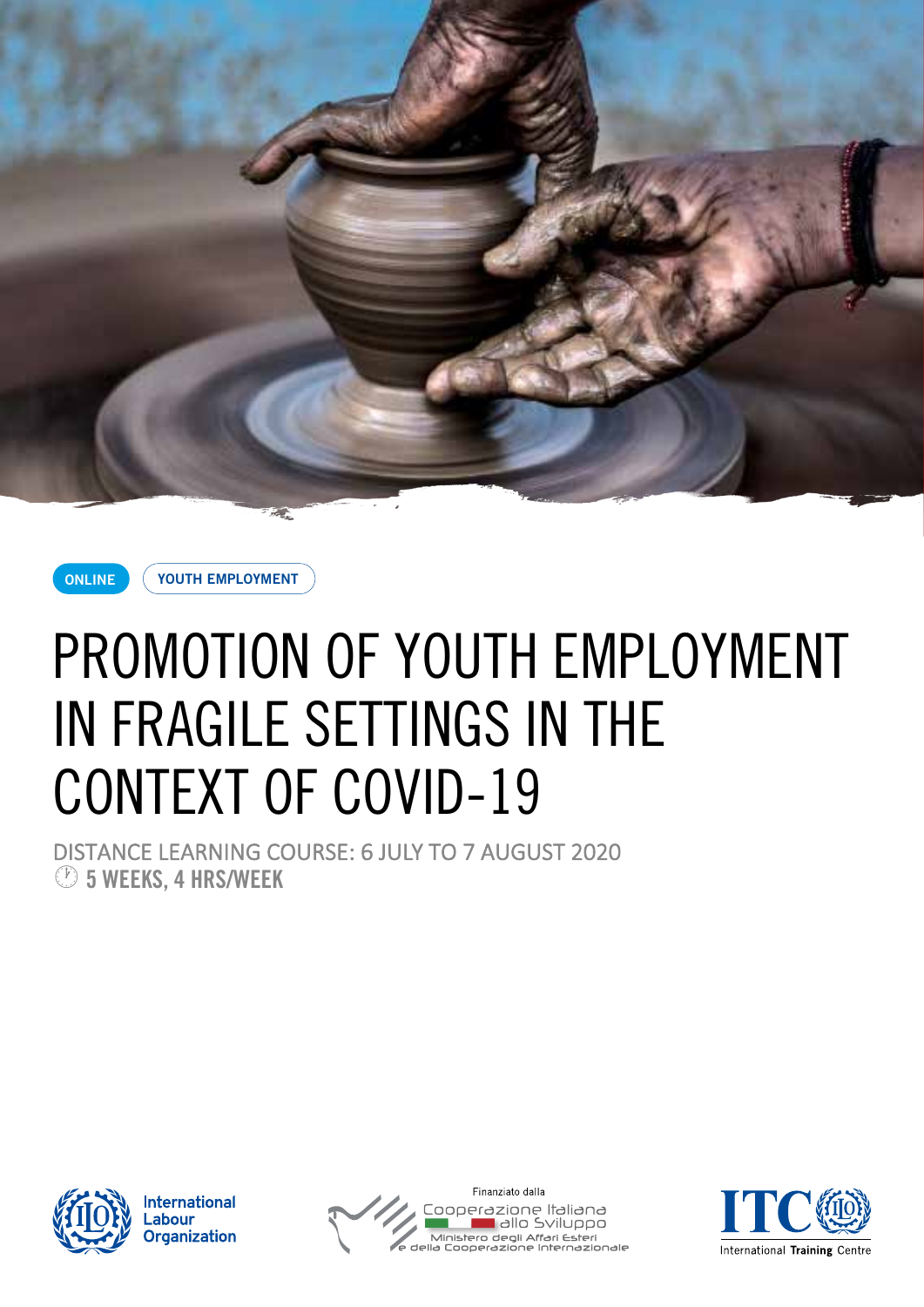# PROMOTION OF YOUTH EMPLOYMENT IN FRAGILE SETTINGS IN THE CONTEXT OF COVID-19

A TAILOR-MADE COURSE ORGANIZED IN COLLABORATION WITH ILO REGIONAL OFFICE FOR AFRICA

# **OVERVIEW**

#### **SNAPSHOT OF THE COURSE**

The course provides participants with a range of integrated approaches, tools and methodologies that can be used to promote youth employment and decent work in fragile situations including health pandemics, armed conflict, natural disasters, rapid environmental degradation and forced displacement of persons.



#### **ONLINE ITCILO E-CAMPUS**



#### **DATES 6 JULY – 7 AUGUST 2020**



### **COLLABORATIVE LEARNING**







# WHAT

#### **WHAT TOPICS DOES THIS COURSE COVER?**

- Understanding fragility
- ILO's normative and operational response for building peace and resilience through employment and decent work: Recommendation 205 on Employment and Decent Work for Peace and Resilience
- ILO's theory of change to promote peace and resilience though employment
- Tools and methodologies to undertake analysis of stakeholders, youths, territories and enterprises in the context of COVID-19
- Employment and decent work approaches for crisis prevention and response
- Promotion of youth employment in action.

#### **WHAT WILL I LEARN?**

Participants will broaden their knowledge on the course topics with the guidance of the course faculty.

- ILO's normative and operational response to build peace and resilience and theory of change from employment to peace through decent work in the context of COVID-19
- Profiling of target groups, territorial, stakeholder and enterprise analysis in the context of COVID-19
- Concrete strategies to promote employment and decent work for crisis prevention and response
- Apply the methodologies and tools to your local context for the promotion of youth employment.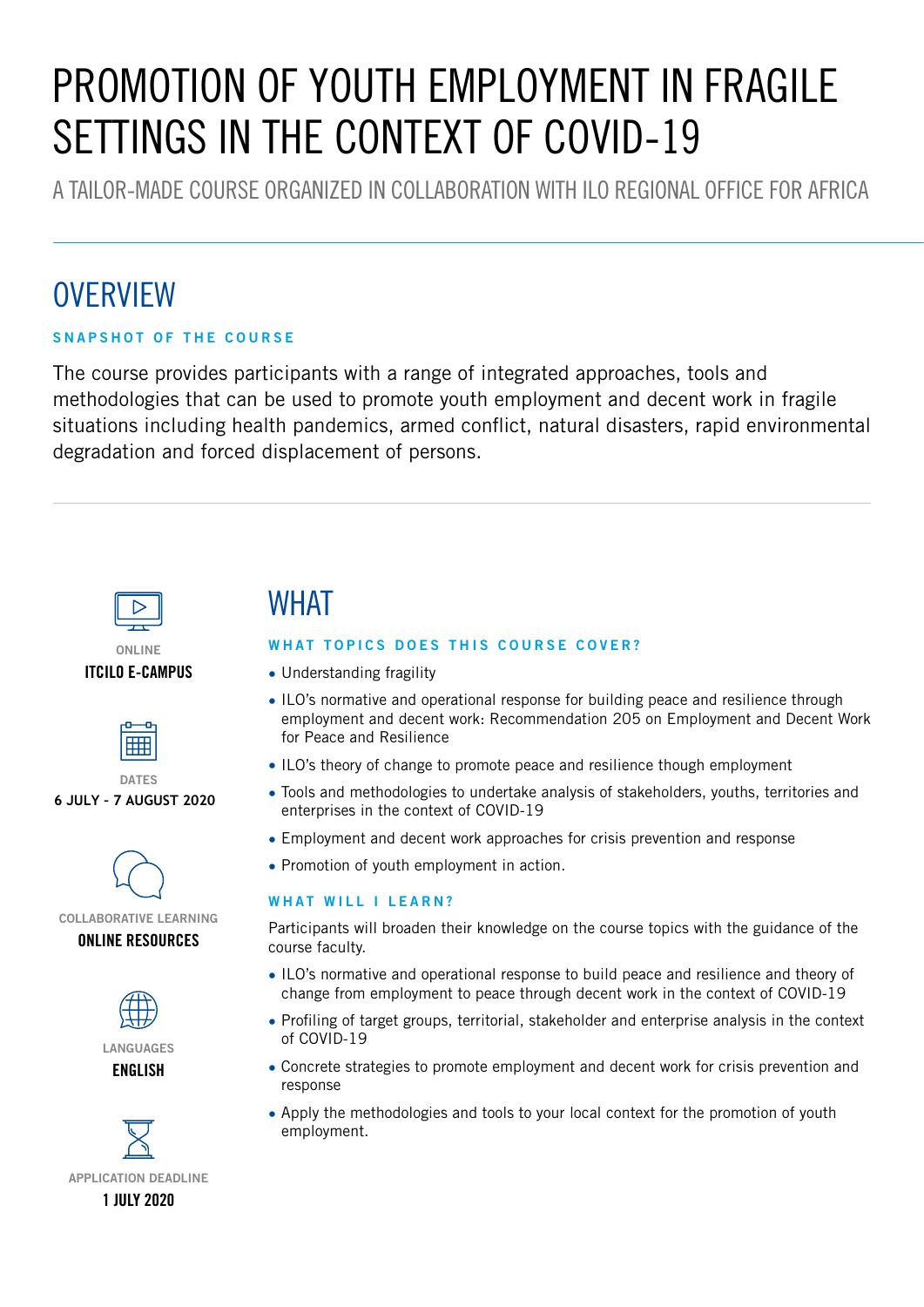#### **WHAT WILL I BE ABLE TO DO?**

By gaining knowledge on a wide array of notions, methods and tools to promote decent work and youth employment in situations of fragility in the context of COVID-19, participants will be able to:

- Reflect on current good practices and experiences on the labour market integration of youth in fragile settings
- Comprehend the labour market challenges and opportunities to foster youth employment in fragile settings;
- Envision feasible and sustainable strategies to promote youth employment in fragile settings
- Engage in potential partnerships and south-south collaborations to promote youth employment in fragile settings.

## **WHO**

#### **WHO TAKES THIS COURSE?**

Government officials, ILO's social partners and development practitioners working in complex crisis (including health pandemics, natural disasters, armed conflicts, rapid environmental degradation and forced displacement of persons) with an interest to integrate the youth in the labour market and to promote peace and resilience.

# HOW TO APPLY

Applicants are kindly asked to send us:

- A completed online registration form: https://oarf2.itcilo.org/MIF/A9713438/en
- An official "sponsorship letter" issued by your organization (or a donor organization) nominating you to participate and stating that they will cover the cost of the course of  $\epsilon$  900

Please note: The official "sponsorship letter" is the pre-condition for registration. The letter should be attached to the application form or sent to: jpr@itcilo.org.

# DEADLINE FOR APPLICATION

**1st July 2020**

# PRICE

The total participation cost is  $\epsilon$  900 per participant.

## PRACTICAL INFORMATION

**Language:** The course will be held in English.

**Diploma:** An ITCILO Certificate will be awarded at the completion of the course.

**Contact:** jpr@itcilo.org